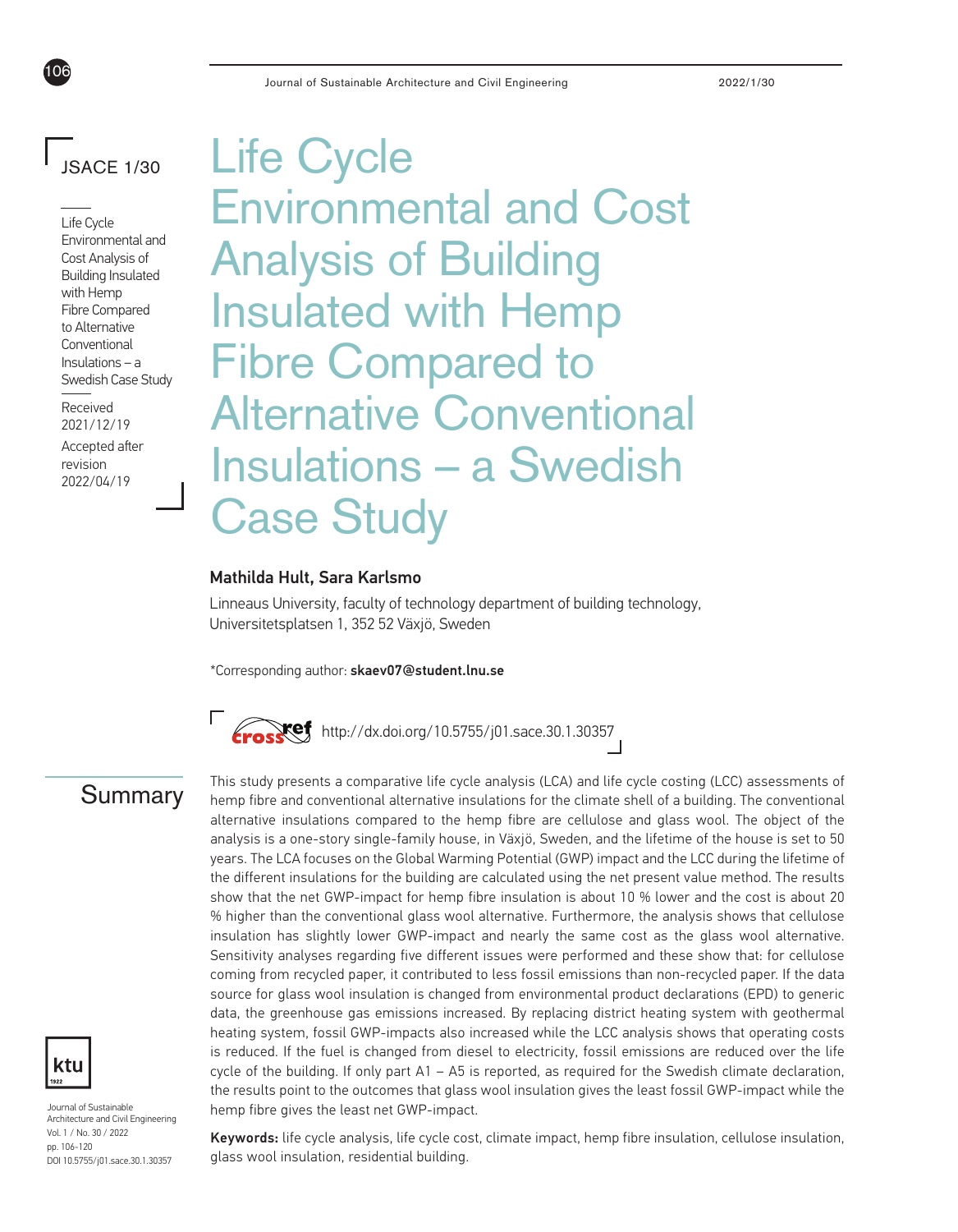With the growing concerns of climate changes, the Paris Agreement and the European Union's net emissions targets have influenced the building sector in Sweden to become more climate neutral (European Commission u.å.a; Europeiska rådet 2021). According to the managing authority Boverket (2021b), the building sector accounted for a fifth of Sweden's total greenhouse gas (GHG) emissions, in 2018. Kosiński, Brzyski, Szewczyk & Motacki (2018) and Zampori, Dotelli & Vernelli (2013) claim that the choice of building materials has a significant effect on emissions of GHG. In addition to the building's operational phase, the production of various building materials causes emissions of GHG, where the emissions vary greatly depending on the material (Boverket 2021a; Treloar, Fay, Ilozor & Love 2001). To facilitate the choice of building materials with less climate impact, from 2022 onwards there will be requirements for a climate declaration in Sweden (Ministry of the environment 2020). Increased environmental awareness and an increased interest in sustainable, ecological and renewable materials means that the use of more environmentally friendly insulation is expected to increase. This is supported by many studies and has led to an increased demand for industrial hemp in the world, especially in Europe (Kymäläinen & Sjöberg 2008; Kallakas, Närep, Närep, Poltimäe & Kers 2018; Bouloc, Allegret, & Arnaud 2013). There are limited studies of hemp fibre as insulation material in the Swedish context, which may be due to the fact that hemp fibre has been illegal to grow in Sweden since the 1970s, but in 2003 certain plants can be approved for cultivation (Kunglig Majestäts kansli 1972). Like the rest of the world, there is an interested in hemp fibre, especially in Europe (Bouloc, Allergret & Arnaud 2013). According to a study conducted by Zampori, Dotelli & Vernelli (2013) in Australia, hemp fibre insulations result in less emissions of CO2e compared to glass wool, for example.

In addition to different climate impacts, insulation materials also have different costs, which can affect the choice of material (Kymäläinen & Sjöberg 2008). Cellulose is another material which has had a small share in the insulation market, which might be due to limited knowledge of the material's moisture absorption capacity (Tumusiime, Kirabira & Mmusinguzi 2020; Lopez Hurtado, Rouilly, Vandenbossche & Raynaud 2016). Cellulose insulation is interesting to study as it exhibits low environmental impact (Sohn et al. 2017). Presently, the common insulation material in Sweden is mineral wool, which has dominated the market in northen Europe by representing 57 % of the market shares (Sohn et al. 2017). There is an idea that purchase price can be a reason why conventional insulation maintains its market share (Zabalza Bribián, Valero & Aranda Usón 2011). According to Emblemsvåg (2003) the result of an LCC can justify environmental change. By calculating a building's environmental impact with an LCA and complementing this with a life cycle cost (LCC), a more comprehensive picture of the building's climate impact and cost can be made visible and understood.

As we enter a new epoch of great focus on what needs to be done for the good of the planet, the discussion should be about what is required when the decision itself is made. This study investigates which choice of insulation material is most environmentally friendly and what the choice of the most environmentally friendly material will cost in a life cycle perspective. This is a decision that we believe many individuals can face and is crucial for the selection of a sustainable building material.

This study examines the environmental and economic consequences of the decision to choose between three different insulation materials for the construction of a single-family house in Sweden. The purpose of the study is to provide more basis for the choice of insulation material looking into the climate- and cost implication of hemp fibre, cellulose and glass wool insulation.

#### Case study house

The insulation needed in a standard one-floor Swedish single-family house is analysed to evaluate the implications of the different insulation materials, see Figure 1.

# Introduction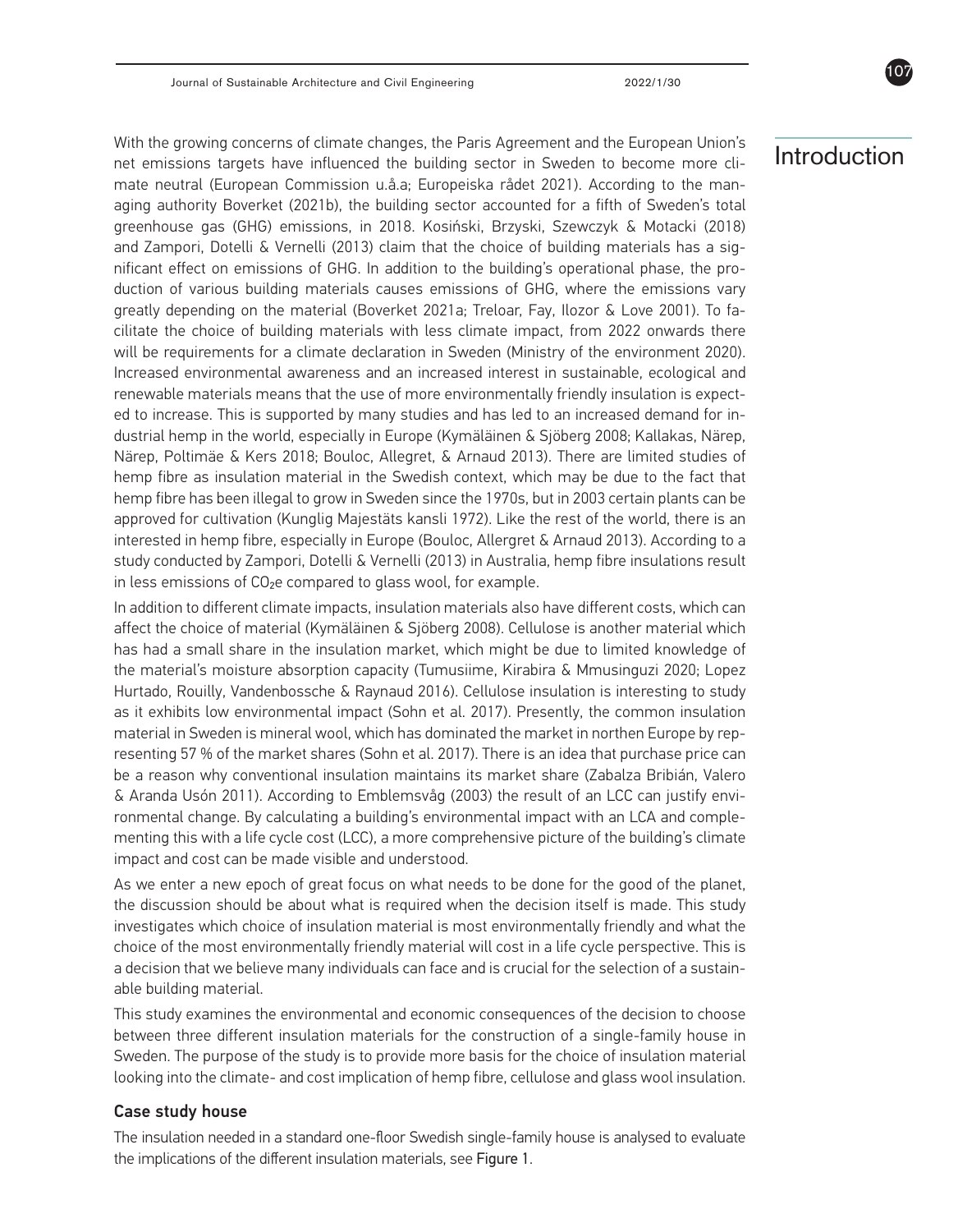### Fig. 1

An illustration of the house (a) and a drawing of the floorplan (b)



### Table 1

Table 2

U-value [W/( m²K)]

Wall thickness [mm], roof thickness [mm], gross floor area [m²], habitable area [m²], ceiling height [mm], roof slope [°] and u-value [W/( m²K)]

|                             | House model |           |            |  |  |
|-----------------------------|-------------|-----------|------------|--|--|
| <b>Building information</b> | Hemp fibre  | Cellulose | Glass wool |  |  |
| Wall thickness              | 375         | 350       | 345        |  |  |
| Roof thickness              | 227,7       | 224,7     | 224,2      |  |  |
| Gross floor area            | 176,8       | 175.3     | 175,0      |  |  |
| Habitable area              | 153,0       | 153,0     | 153,0      |  |  |
| Ceiling height              | 2500        | 2500      | 2500       |  |  |
| Roof slope                  | 24          | 24        | 24         |  |  |
|                             |             |           |            |  |  |

| U-value of building components |         |  |  |  |  |
|--------------------------------|---------|--|--|--|--|
| <b>Building component</b>      | U-value |  |  |  |  |
| Slah                           | 0.13    |  |  |  |  |
| <b>Exterior wall</b>           | 0.14    |  |  |  |  |
| Window                         | 0.9     |  |  |  |  |
| Front door                     | 1.3     |  |  |  |  |
| Front door                     | 1.1     |  |  |  |  |
| Roof                           | 0.07    |  |  |  |  |

The construction consists of a wooden frame with a wooden facade. The design of the construction when calculating and modelling the building follows references for construction in Sweden (Svenskt trä 2014a; 2014b, 2015). In the study, the insulation material in the house are varied between hemp fibre, cellulose and glass wool. The different thermal conductivity of the insulation materials required that in some cases the wall thickness had to be altered to achieve the same U-value in the climate shell, see Table 1 and 2. The study is de-

limited by looking only at the house model's climate screen. The house's energy use follows Swedish building code's (BBR) requirements for energy use of detached houses located in Växjö, Sweden. The number of residents in the house is calculated as 4 people and thus the house's heat recovery (FTX) ventilation and water use are calculated according to these conditions. In the study, the house is assumed to be heated with district heating (Eriksson, Hult & Karlsmo 2021).

# **Methodology**

The LCA focused on the environmental consequences while the LCC highlighted the economic aspect of the insulations.

# **LCA**

The method used for the study was an attributional LCA. This was carried out according to the normative standard *Sustainability of construction works - evaluation of buildings' environmental performance - calculation method* (SS-EN 15978: 2011). In order to be able to compare, the functional unit was chosen to be kilograms of carbon dioxide equivalents per square meter of habitable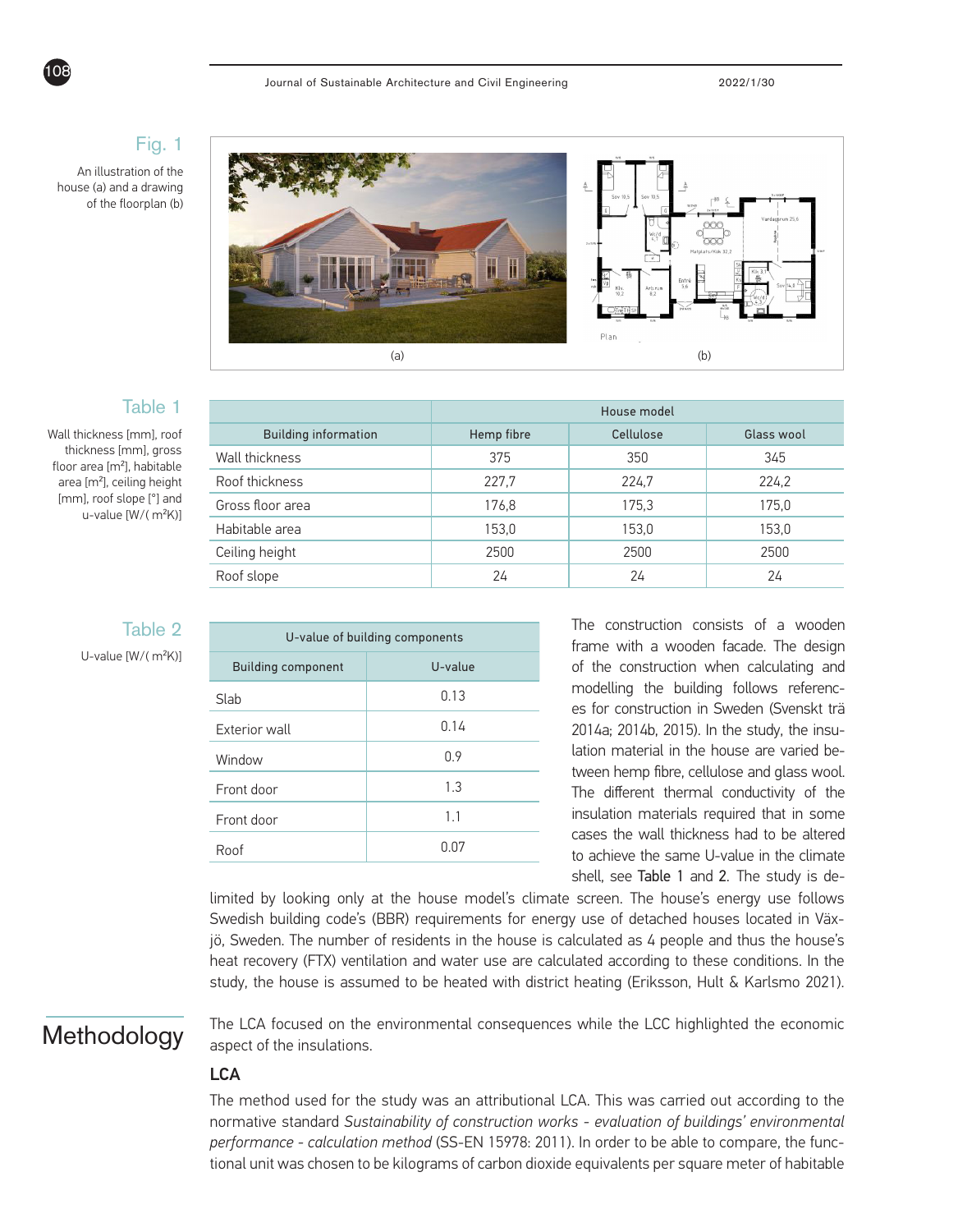area [kg CO<sub>2</sub>e / m<sup>2</sup> habitable area], as the habitable area do not change due to increased insulation volume. The goal of the LCA was that the result should be able to facilitate the decision-making process for house manufacturers and house buyers.

The system boundaries of the study are defined as follows:

- **\_** The examined materials were those that affects the U-value of the climate screen and eventually affected by a change in wall thickness.
- **\_** The study does not include stages that were similar for house models when using the different insulations.
- $\_$  The environmental impact was limited to emissions of kilograms of CO<sub>2</sub>e.
- **\_** The time horizon of the analysis was set to 50 years
- The study covers carbon flows in the following stages: product stage (A1 A3) transport (A4), waste (A5), operating energy (B6), transport of waste (C2), waste management (C3), landfill (C4) and profits outside the system limit (D). Further detailed regarding the study's boundaries is found in Eriksson, Hult & Karlsmo (2021).
- **\_** Data on the insulation materials were obtained primarily from EPDs (type III) produced for Sweden and secondarily from generic data. The different building materials from EPDs did not have the same functional unit, therefor the data needed to be recalculated with a comparable unit. Detailed regarding the study's data are documented in Eriksson, Hult & Karlsmo (2021).
- **\_** Data on other materials were retrieved primarily for generic data and secondarily from EPDs.
- **\_** Data were reviewed and evaluated based on the acquisition method (if the data was credible), age, geographical area, technology of production and method of verification (if the data was complete) in accordance with the methodology of Pedersen Weidema & Suhr Wesnæs (1996).
- **\_** In the study, the transports were limited to being calculated with generic data and data from EPD in stage A4. In the remaining stages, the transports with a truck with a maximum load of 26.1 tonnes were calculated.
- **\_** Emissions in stage A4a were calculated by multiplying the mass of the materials [kg] by the factor for A4 from the EPD or the generic data. Other transports were calculated with tons of material multiplied by the truck's maximum weight and multiplied by the distance. Per full truck, return only own weight.
- **\_** In phase C2, the transports were divided up so that certain materials could be recovered for energy through firing and others ended their life cycle as landfills. For more detailed boundaries see the bachelor thesis (Eriksson, Hult & Karlsmo 2021).

### Quantity calculation

The materials which were taken in account are those within the system boundaries: wood, plaster, insulation in loose wool and board form, cellular plastic, concrete 30/37, reinforcement, OSB boards, concrete boilers, baseboard, plastic film and windows and doors. To ensure data quality, Pedersen Weidema & Suhr Wesnæs's (1996) procedure was followed. The operating phase (B6) was calculated in VIP-Energy (version 4) software. The building's energy performance calculations were conducted in accordance with SS-EN 15978 2011. VIP-Energy is validated according to: LEED, BREEAM and ANSI Ashrae-140. Calculation methods in the program for the one-dimensional and two-dimensional building components are valid according to the standard ISO 10211:2007 (StruSoft 2020). Input data for VIP-Energy are presented in Table 3.

Table 4 shows the different analyzes performed in the study, the sensitivity analyzes were done to examine the sensitivity of different parameters by changing key values and assumptions.

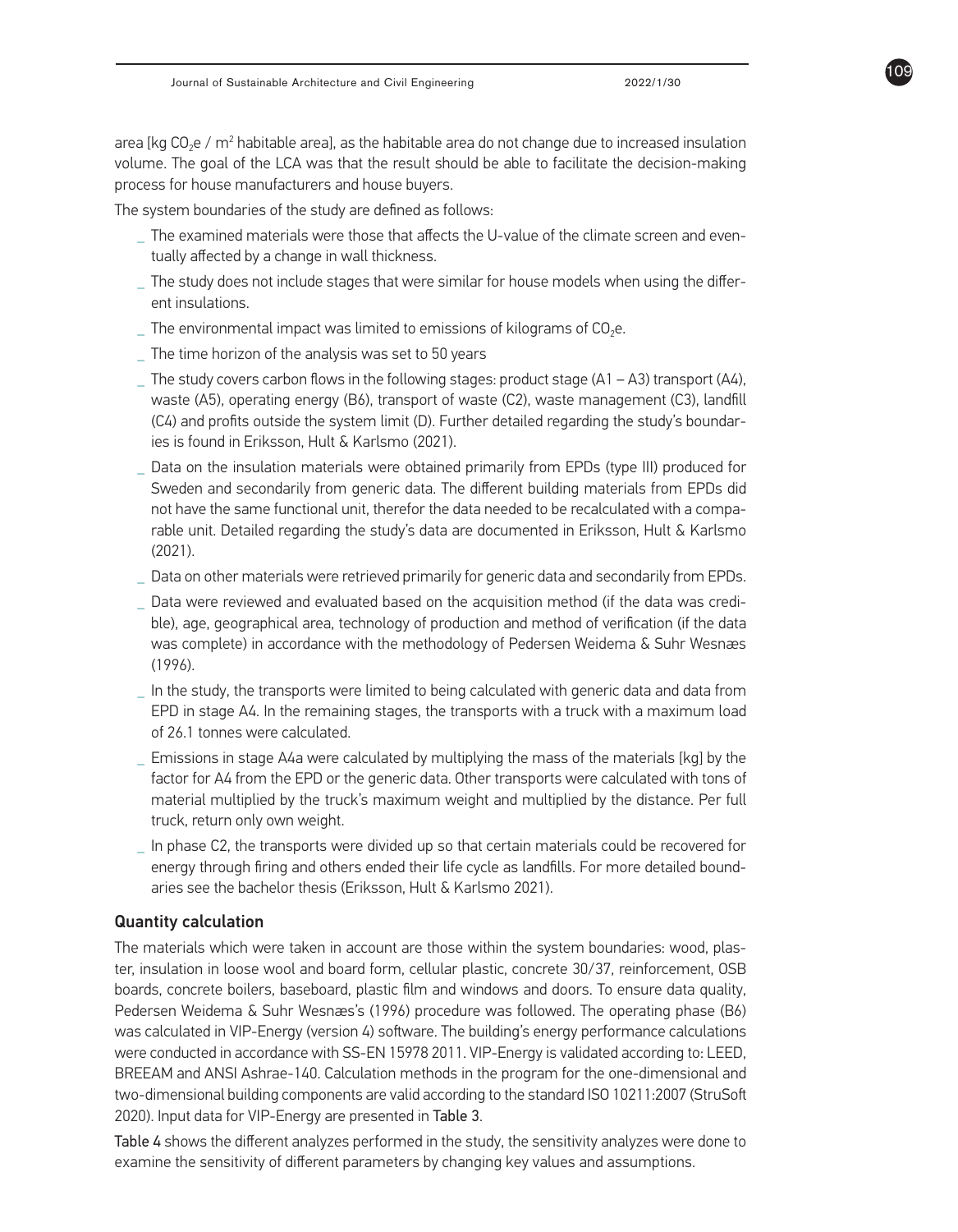|              | Input data                         |                              |                                                                                                              |  |  |  |  |  |
|--------------|------------------------------------|------------------------------|--------------------------------------------------------------------------------------------------------------|--|--|--|--|--|
| Description  | Parameter                          | Input value                  | Comments                                                                                                     |  |  |  |  |  |
|              | Climate data                       | Växjö (1981 - 2010)          | Building location (Kap. 3 Objektbeskrivning in<br>the study by: Eriksson, Hult & Karlsmo 2021))              |  |  |  |  |  |
| Climate      | Horizontal angle                   | 20°                          | To account for shading from nearby objects<br>(Dodoo, Yao Ayikoe Tettey & Gustavsson 2017;<br>StruSoft 2020) |  |  |  |  |  |
|              | Wind load that<br>hit the building | 70 %                         | Slightly protected from nearby surroundings<br>(StruSoft 2020)                                               |  |  |  |  |  |
|              | Solar reflection<br>against ground | 20 %                         | Share of solar reflected from the ground into<br>building (StruSoft 2020)                                    |  |  |  |  |  |
| Indoor tem-  | Lightning and<br>appliance         | 2,06 W/m <sup>2</sup>        | Building empty mon-fri 7-16/weekends 9-15,<br>other time 4 persons in the building (Sveby<br>2012)           |  |  |  |  |  |
| perature and | Persons                            | 2.4 W/m <sup>2</sup>         | 80 W/person (Sveby 2012)                                                                                     |  |  |  |  |  |
| heat gains   | Hot water                          | 2.3 W/m <sup>2</sup>         | Standard (StruSoft 2020)                                                                                     |  |  |  |  |  |
|              | Heating                            | 30/21 °C                     | Highest/lowest (Boverket u.å.)                                                                               |  |  |  |  |  |
|              | Supply air                         | 600 Pa/ 55 %                 | Fan pressure/Fan efficiency (StruSoft 2020)                                                                  |  |  |  |  |  |
| Ventilation  | Exhaust air                        | 500 Pa/ 55 %                 | Fan pressure/Fan efficiency (StruSoft 2020)                                                                  |  |  |  |  |  |
|              | Air change rate                    | $0.35/0.1$ l/sm <sup>2</sup> | Building occupied/empty (BFS 2011:6)                                                                         |  |  |  |  |  |
|              |                                    |                              |                                                                                                              |  |  |  |  |  |

# Table 3

Input data for parameters in ene calculat

# Table 4

#### Table of completed analyzes

| The analysis that was made<br>Why it was made |                                                                                                                                                                                                                                                                                                                                                                                                                                                                                                                                                                                                                                                  |  |
|-----------------------------------------------|--------------------------------------------------------------------------------------------------------------------------------------------------------------------------------------------------------------------------------------------------------------------------------------------------------------------------------------------------------------------------------------------------------------------------------------------------------------------------------------------------------------------------------------------------------------------------------------------------------------------------------------------------|--|
| Sensitivity analysis: cel-<br>lulose          | To investigate how the recycled raw material affects the result, the cellulose<br>was chosen to be compared. New raw material in relation to recycled.                                                                                                                                                                                                                                                                                                                                                                                                                                                                                           |  |
| Sensitivity analysis: glass<br>wool           | To investigate whether the type of input data affected the result, the glass<br>wool insulation was replaced. From EPD to the National Board of Housing,<br>Building and Planning's climate database.                                                                                                                                                                                                                                                                                                                                                                                                                                            |  |
| Sensitivity analysis:<br>heating system       | To investigate the sensitivity in the choice of the heating system, geothermal<br>heat pump (which has a sharply rising popularity in Sweden) was compared<br>with district heating (common in Växjö).                                                                                                                                                                                                                                                                                                                                                                                                                                           |  |
| Sensitivity analysis: Fuel                    | As electric cars are advocated for being more environmentally friendly than<br>diesel cars, a study was conducted to see how the choice of transport of ma-<br>terials affects a building's total emissions.                                                                                                                                                                                                                                                                                                                                                                                                                                     |  |
| Sensitivity analysis:<br>Biogenic carbon      | As the managing authority Boverket (2021a) does not require biogenic carbon<br>to be included in the climate declaration, an alternative climate declaration<br>was developed without biogenic carbon in stages A1 - A5. To be set against a<br>climate declaration where the biogenic carbon is included.                                                                                                                                                                                                                                                                                                                                       |  |
| The climate declaration                       | Includes: steps A1 - A3, A4 and waste from A5.                                                                                                                                                                                                                                                                                                                                                                                                                                                                                                                                                                                                   |  |
| <b>LCC</b>                                    | The LCC follows the same stages and system boundaries as the LCA and is<br>finally calculated according to the Procurement Authority's general calcula-<br>tion. For comparison, the functional unit was chosen in Swedish crowns per<br>square meter of habitable area [SEK / m <sup>2</sup> habitable area]. The goal of the LCC<br>was, like the LCA, to be able to facilitate the decision-making process for<br>home builders and home buyers. The prices were retrieved primarily from<br>the Bidcon database Bidcon updates prices twice a year (Consultec ByggPro-<br>gram AB u.å.). Secondly (hemp and cellulose) from their retailers. |  |

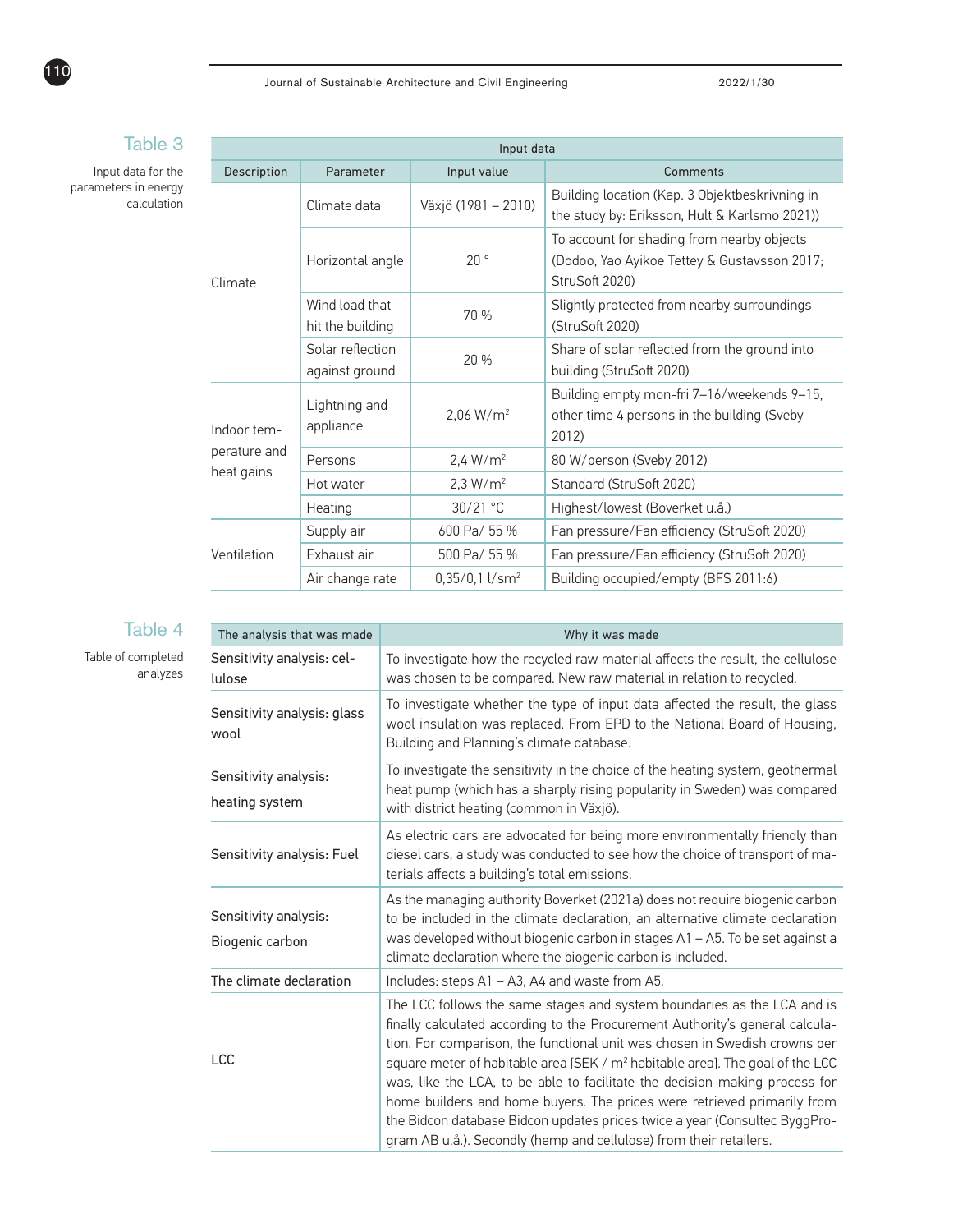The results of the study are reported in Table 5 where the mass and GWP emissions for the materials of the different house models during the product phase (A1 – A3) are shown, the biogenic carbon in the material is reported as negative values. The house model with hemp fibre has the largest mass and the house model with glass wool has the smallest mass. During the product phase, the house model with glass wool has the highest net emission and the house model with hemp fibre has the lowest net emission.

| Material                    |               |                          | Mass (kg/m <sup>2</sup> habitable<br>area) |                          | GWP (CO <sub>2</sub> e/m <sup>2</sup> habitable area) |                          |                          |                          |                          |                          |
|-----------------------------|---------------|--------------------------|--------------------------------------------|--------------------------|-------------------------------------------------------|--------------------------|--------------------------|--------------------------|--------------------------|--------------------------|
|                             |               | Hemp                     | Cellulose                                  | Glass                    |                                                       | Hemp fibre               |                          | Cellulose                |                          | Glass wool               |
|                             |               | fibre                    |                                            |                          | Fossil                                                | Biogenic                 | Fossil                   | Biogenic                 | Fossil                   | Biogenic                 |
|                             | Board         | 7.8                      | $\overline{\phantom{a}}$                   | $\blacksquare$           | 4.7                                                   | $-9.5$                   | $\blacksquare$           | $\blacksquare$           | $\overline{\phantom{0}}$ | $\blacksquare$           |
| Hemp fibre                  | Loose<br>wool | 20.0                     | $\overline{\phantom{a}}$                   | $\overline{\phantom{a}}$ | 12.4                                                  | $-25.1$                  | $\overline{\phantom{a}}$ | $\overline{\phantom{a}}$ | $\overline{\phantom{0}}$ | ۰                        |
|                             | Board         | $\overline{\phantom{0}}$ | 6.4                                        | ÷,                       | $\overline{a}$                                        | $\overline{a}$           | 4.8                      | $-8.2$                   | ÷,                       | $\overline{\phantom{0}}$ |
| Cellulose                   | Loose<br>wool | ÷,                       | 16.3                                       | $\overline{a}$           | $\overline{a}$                                        | ÷,                       | 12.2                     | $-21.1$                  |                          | ÷.                       |
|                             | Board         | $\overline{a}$           | $\frac{1}{2}$                              | 3.4                      | $\frac{1}{2}$                                         | $\overline{a}$           | $\overline{a}$           | $\frac{1}{2}$            | 2.7                      | $\overline{a}$           |
| Glass wool                  | Loose<br>wool | ÷,                       | $\bar{\phantom{a}}$                        | 8.7                      | $\overline{a}$                                        | $\qquad \qquad -$        | $\qquad \qquad -$        | $\qquad \qquad -$        | 7.7                      | ÷.                       |
| Wood                        |               | 61.2                     | 58.7                                       | 59.4                     | 5.3                                                   | $-96.1$                  | 5.1                      | $-92.3$                  | 5.1                      | $-93.3$                  |
| Concrete                    |               | 331.8                    | 329.4                                      | 328.8                    | 48.0                                                  | $\overline{\phantom{0}}$ | 47.6                     | $\overline{\phantom{0}}$ | 47.6                     | $\overline{\phantom{0}}$ |
| Gypsum<br>board             |               | 16.6                     | 16.6                                       | 16.6                     | 4.7                                                   |                          | 4.7                      |                          | 4.7                      |                          |
| <b>EPS</b>                  |               | 5.3                      | 5.3                                        | 5.3                      | 21.4                                                  | $\overline{\phantom{0}}$ | 21.2                     | $\blacksquare$           | 21.1                     | $\bar{\phantom{a}}$      |
| Rebar                       |               | 3.7                      | 3.6                                        | 3.6                      | 2.7                                                   | $\overline{a}$           | 2.7                      | $\overline{a}$           | 2.7                      |                          |
| Roof tile                   |               | 27.5                     | 27.2                                       | 27.1                     | 6.2                                                   | $\frac{1}{2}$            | 6.1                      | $\overline{\phantom{a}}$ | 6.1                      | $\overline{a}$           |
| OSB board                   |               | 5.4                      | 5.4                                        | 5.4                      | 2.4                                                   | $-8.5$                   | 2.4                      | $-8.5$                   | 2.4                      | $-8.5$                   |
| Window                      |               | 5.7                      | 5.7                                        | 5.7                      | 14.0                                                  | $\overline{a}$           | 14.0                     | $\overline{\phantom{0}}$ | 14.0                     | $\frac{1}{2}$            |
| Door                        |               | 0.8                      | 0.8                                        | 0.8                      | 4.5                                                   | ÷,                       | 4.5                      | $\overline{\phantom{0}}$ | 4.5                      | $\overline{\phantom{0}}$ |
| Balcony<br>door             |               | 0.5                      | 0.5                                        | 0.5                      | 1.2                                                   | $\overline{\phantom{0}}$ | 1.2                      | $\qquad \qquad -$        | 1.2                      | $\overline{\phantom{0}}$ |
| PE-foli 20<br>mm            |               | 0.2                      | 0.2                                        | 0.2                      | 0.9                                                   | ÷,                       | 0.9                      | ÷,                       | 0.9                      | ÷.                       |
| Asphalt sat-<br>urated felt |               | 6.0                      | 5.9                                        | 5.9                      | 5.1                                                   | ÷,                       | 5.0                      | L,                       | 5.0                      |                          |
| Amount                      |               | 491.9                    | 481.7                                      | 471.0                    | 133.4                                                 | $-139.2$                 | 132.3                    | $-130.1$                 | 125.5                    | $-101.8$                 |
| Net amount                  |               | $\overline{a}$           | $\frac{1}{2}$                              | ÷                        |                                                       | $-5.8$                   |                          | 2.3                      |                          | 23.7                     |

# **Results**

111

Table 5

Mass per square meter habitable area [kg/m² habitable area] and Global warming potential per square meter habitable area [CO₂e/m² habitable area]

# **LCA**

Table 6 shows the LCA of hemp fiber, cellulose, and glass wool that were used as insulation materials in house. The largest emissions came from material production  $(A1 - A3)$ , followed by the combustion of organic material (waste and building materials) in the final stage (C3). The emissions in C3 correspond to the combustion of the biogenic carbon from A1 – A3 and A5. The largest uptake of biogenic carbon was in the product phase (A1 – A3) and in material waste (A5). The negative value in stage D shows how much emissions the energy recovery (stage C3) com-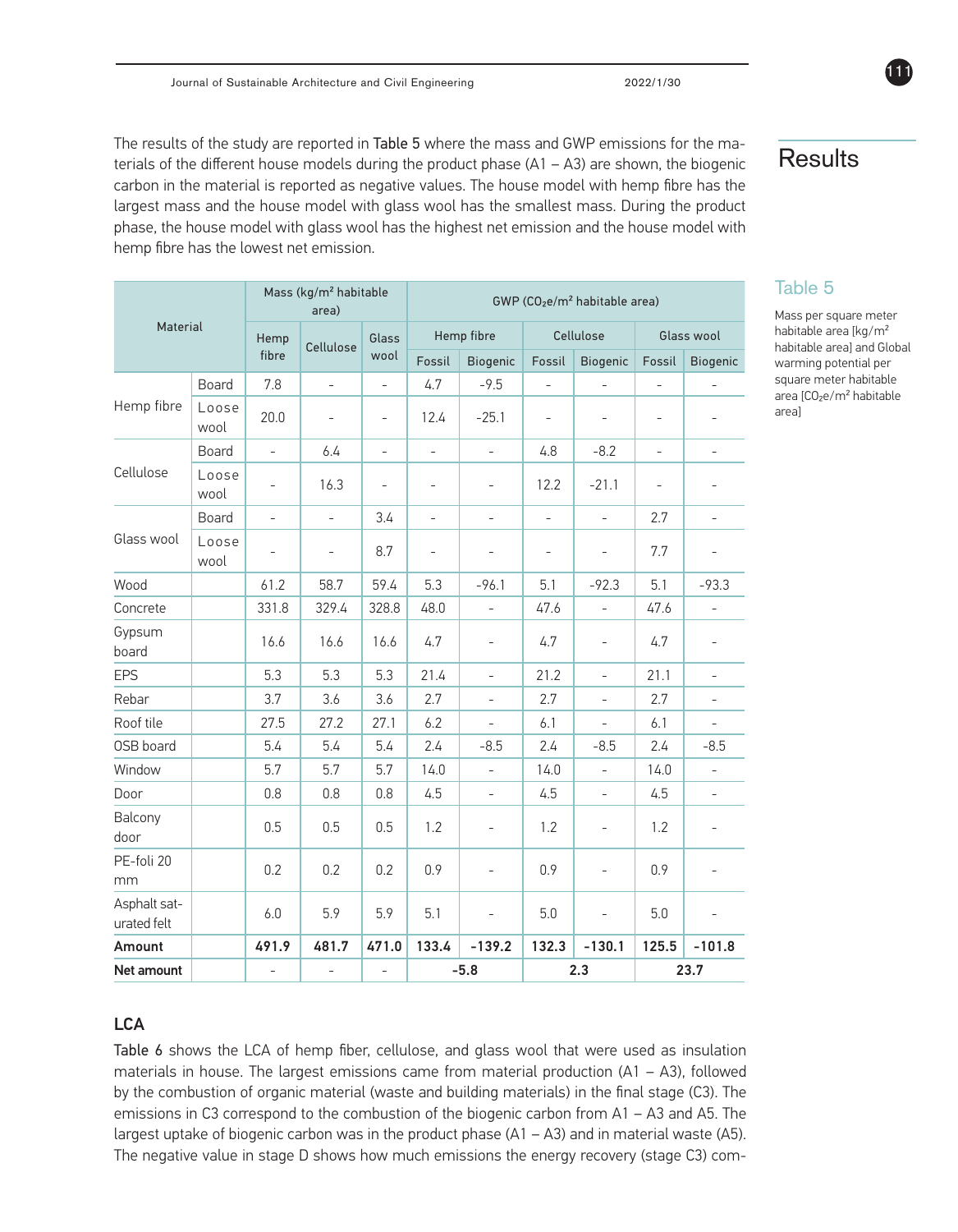|       | $\frac{1}{2}$ |
|-------|---------------|
|       | ٠             |
| ----- |               |
|       |               |

LCA for the house model [kg CO₂e/m² habitable area]

112

|                | GWP        |          |         |                 |         |            |  |
|----------------|------------|----------|---------|-----------------|---------|------------|--|
| Phase          | Hemp fibre |          |         | Cellulose       |         | Glass wool |  |
|                | Fossil     | Biogenic | Fossil  | <b>Biogenic</b> | Fossil  | Biogenic   |  |
| $A1 - A3$      | 133.4      | $-139.2$ | 132.3   | $-130.1$        | 125.5   | $-101.8$   |  |
| A4             | 10.9       |          | 11.45   |                 | 11.3    |            |  |
| A5             | 5.4        | $-11.1$  | 5.2     | $-10.4$         | 5.3     | $-4.9$     |  |
| <b>B6</b>      | 30.0       |          | 30.1    |                 | 30.0    |            |  |
| C <sub>2</sub> | 3.5        |          | 3.5     |                 | 3.4     |            |  |
| C <sub>3</sub> | 150.2      |          | 140.3   |                 | 111.9   |            |  |
| C <sub>4</sub> | 0.1        |          | 0.1     |                 | 0.1     |            |  |
| D              | $-54.2$    |          | $-50.2$ |                 | $-36.8$ |            |  |
| Amount         | 273.8      | $-150.3$ | 270.7   | $-140.4$        | 250.6   | $-112.0$   |  |
| Net amount     |            | 123.5    |         | 132.3           |         | 138.6      |  |

pensated outside the system limit. In steps A4, B6, C2 and C4, there are small differences between the different houses. The house model with glass wool has the highest net emissions during the life cycle and the house model with hemp fibre has the lowest net emissions.

#### Analysis of cellulose

The results of the sensitivity analysis in the LCA of the different raw materials for cellulose are presented in Table 7. The cellulose production based on unused paper as raw material has the highest net emission compared to the cellulose based on recycled paper. Cellulose with recycled paper has the lowest net emission of all insulation materials in the study.

|                   |         | Cellulose - Recycle |         | Cellulose - Unused |
|-------------------|---------|---------------------|---------|--------------------|
| Phase             | Fossil  | <b>Biogenic</b>     | Fossil  | <b>Biogenic</b>    |
| $A1 - A3$         | 122.4   | $-146.6$            | 132.3   | $-130.1$           |
| $\mathsf{A}4$     | 12.0    |                     | 11.5    |                    |
| A <sub>5</sub>    | 5.1     | $-10.5$             | 5.2     | $-10.4$            |
| <b>B6</b>         | 30.1    |                     | 30.1    |                    |
| C <sub>2</sub>    | 3.5     |                     | 3.5     |                    |
| C <sub>3</sub>    | 157.0   |                     | 140.3   |                    |
| C <sub>4</sub>    | 0.1     |                     | 0.1     |                    |
| $\Box$            | $-57.9$ |                     | $-50.2$ |                    |
| Amount            | 272.2   | $-157.1$            | 270.7   | $-140.4$           |
| <b>Net amount</b> | 115.1   |                     |         | 132.3              |

#### Sensitivity analysis of glass wool

The results of the emissions over the life cycle of glass wool for changed input data is shown in Table 8. The generic data source results in higher net GHG emissions than the data based on the EPD.

### Sensitivity analysis of heating system

The results in Table 9 show how the energy use, the fossil emissions and the operating costs vary between geothermal and district heating as a heat source in the house models during their life-

# Table 7

LCA and sensitivity analysis for unused and recycled raw material for cellulose [kg CO<sub>2</sub>e/m<sup>2</sup> habitable area]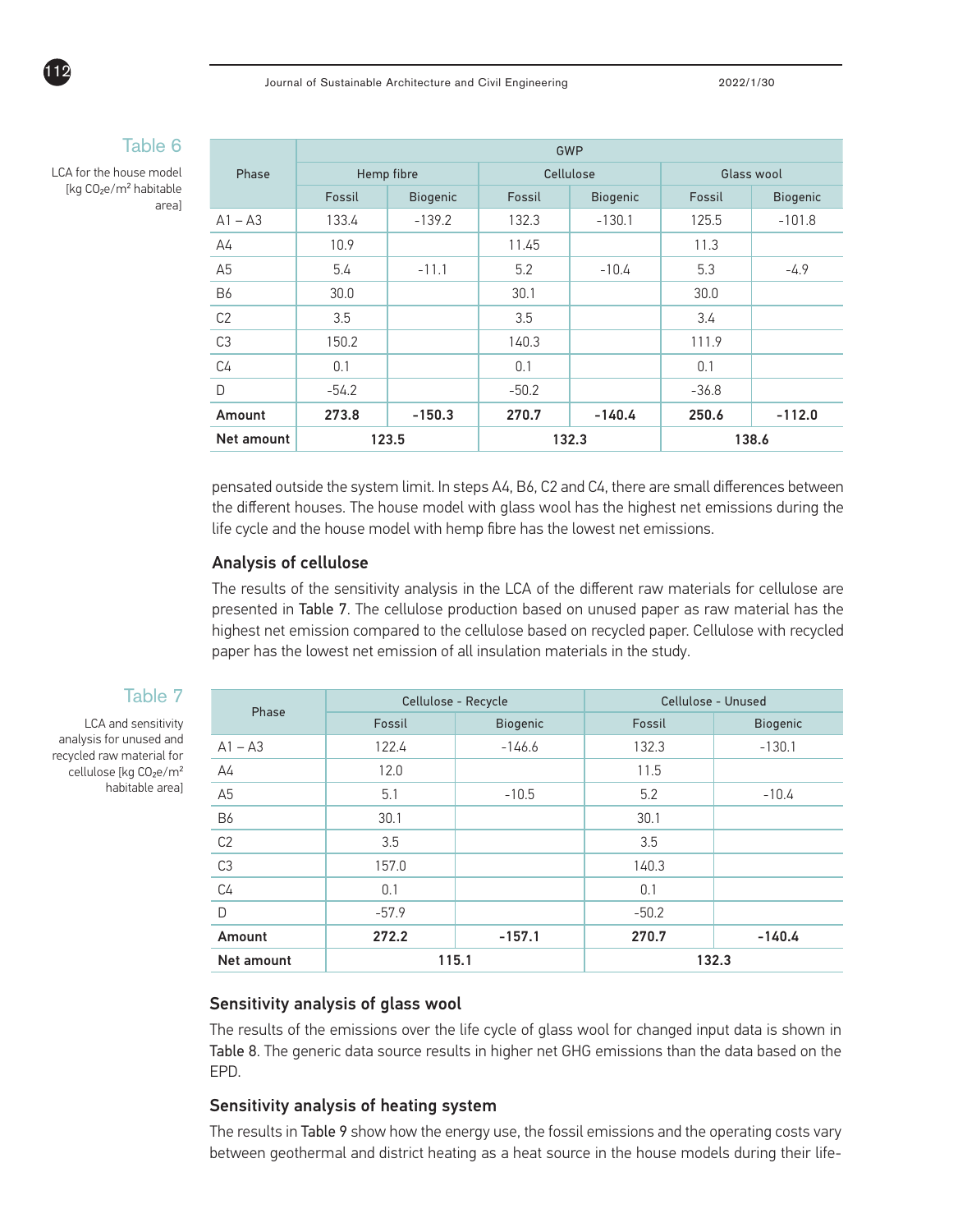Energy consumption

| Phase             | Glass wool - Generic data |                 | Glass wool - EPD |                 |  |
|-------------------|---------------------------|-----------------|------------------|-----------------|--|
|                   | Fossil                    | <b>Biogenic</b> | Fossil           | <b>Biogenic</b> |  |
| $A1 - A3$         | 129.7                     | $-101.8$        | 125.5            | $-101.8$        |  |
| $\mathsf{A}4$     | 11.4                      |                 | 11.3             |                 |  |
| A <sub>5</sub>    | 5.4                       | $-10.2$         | 5.3              | $-10.2$         |  |
| <b>B6</b>         | 30.0                      |                 | 30.0             |                 |  |
| C <sub>2</sub>    | 3.4                       |                 | 3.4              |                 |  |
| C <sub>3</sub>    | 111.9                     |                 | 111.9            |                 |  |
| C <sub>4</sub>    | 0.1                       |                 | 0.1              |                 |  |
| D                 | $-36.8$                   |                 | $-36.8$          |                 |  |
| Amount            | 254.9                     | $-112.0$        | 250.6            | $-112.0$        |  |
| <b>Net amount</b> | 143.0                     |                 |                  | 138.6           |  |

# Table 8

LCA and sensitivity analysis for glass wool [kg CO₂e/m² habitable area]

# Table 9

Operating cost

Energy use, fossil emissions and operating costs for the house models with district heating system or geothermal heating system [kWh / m<sup>2</sup>year, kg CO<sub>2</sub>e/m<sup>2</sup> habitable area, SEK/m² habitable area]

| Insulation | [kWh/m <sup>2</sup> year] |            | [kg $CO2e/m2$ habitable area] |            | [SEK/m <sup>2</sup> habitable area] |            |
|------------|---------------------------|------------|-------------------------------|------------|-------------------------------------|------------|
|            | <b>District</b>           | Geothermal | <b>District</b>               | Geothermal | <b>District</b>                     | Geothermal |
| Hemp fibre | 63.9                      | 45.8       | 30.0                          | 107.6      | 2071                                | 616        |
| Cellulose  | 64.1                      | 45.6       | 30.1                          | 107.2      | 2077                                | 613        |
| Glass wool | 63.9                      | 45.8       | 30.0                          | 107.6      | 2071                                | 616        |

Fossil emission

time. The highest energy use is linked to district heating, the largest fossil emissions are linked to geothermal heat and the highest operating cost occurs when using district heating.

### Sensitivity analysis of fuel

The results for transport with electricity as fuel are shown in Table 10 and this is compared with. The result shows that the fossil emissions reduced by  $5.6 - 5.8$  kg  $CO<sub>2</sub>e$  per m<sup>2</sup> habitable area depending on which insulation material is used in the house.

|                | Fuel       |                 |           |                 |            |                 |
|----------------|------------|-----------------|-----------|-----------------|------------|-----------------|
| Phase          | Hemp fibre |                 | Cellulose |                 | Glass wool |                 |
|                | Fossil     | <b>Biogenic</b> | Fossil    | <b>Biogenic</b> | Fossil     | <b>Biogenic</b> |
| $A1 - A3$      | 133        | $-139.2$        | 132.3     | $-130.1$        | 125.5      | $-101.8$        |
| A4             | 8.0        |                 | 8.6       |                 | 8.5        |                 |
| A5             | 5.4        | $-11.1$         | 5.2       | $-10.4$         | 5.3        | $-4.9$          |
| <b>B6</b>      | 30.0       |                 | 30.1      |                 | 30.0       |                 |
| C <sub>2</sub> | 0.7        |                 | 0.7       |                 | 0.7        |                 |
| C <sub>3</sub> | 150.2      |                 | 140.3     |                 | 111.9      |                 |
| C <sub>4</sub> | 0.0        |                 | 0.0       |                 | 0.0        |                 |
| D              | $-54.2$    |                 | $-50.2$   |                 | $-36.8$    |                 |
| Amount         | 268.0      | $-150.3$        | 267.1     | $-140.4$        | 245.1      | $-112.0$        |
| Net amount     |            | 117.7           |           | 126.6           |            | 133.1           |

# Table 10

Sensitivity analysis with electric transports [kg CO<sub>2</sub>e/m<sup>2</sup> habitable area]

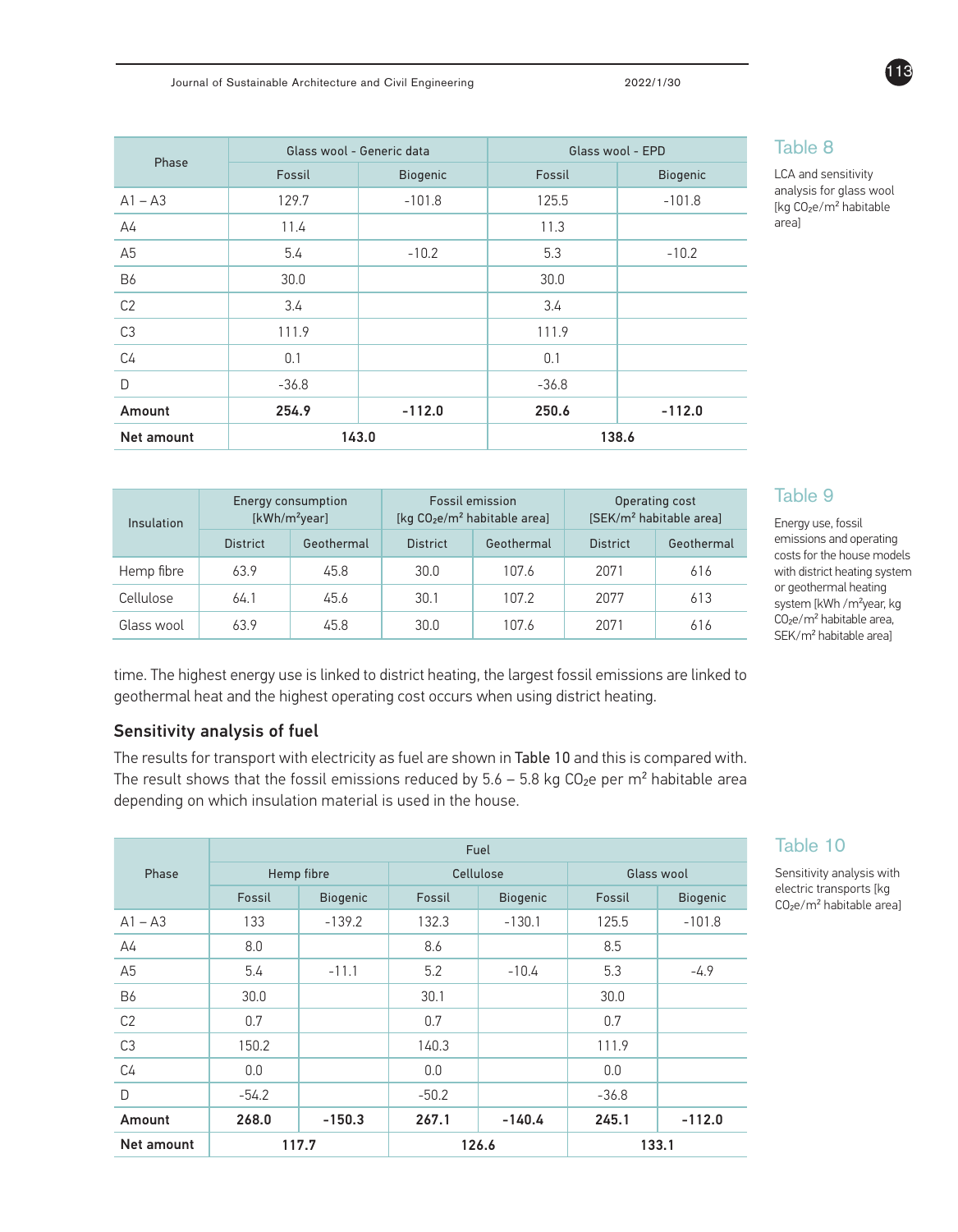#### Sensitivity analysis of biogenic carbon (A1 – A5)

The results of the climate declaration (in LCA phases  $A1 - A5$ ) are shown in Table 11. The house model with glass wool as an insulation material has the highest net emissions and the house model with hemp fiber as an insulation material has the lowest net emissions when the biogenic carbon is included. When only the fossil emissions are considered, the house model with hemp fibre has the highest fossil emissions and the house model with glass wool has the lowest.

### Table 11

Climate declaration with and without biogenic carbon  $(A1 - A5)$  [kg CO2e/m² habitable area]

114

|                   | Climate declaration $(A1 - A5)$ |                         |  |  |
|-------------------|---------------------------------|-------------------------|--|--|
| <b>Insulation</b> | With biogenic carbon            | Without biogenic carbon |  |  |
| Hemp fibre        | $-0.7$                          | 149.7                   |  |  |
| Cellulose         | 8.5                             | 149                     |  |  |
| Glass wool        | 301                             | 142.1                   |  |  |

#### LCC

The result of the LCC according to the net present value method is presented in Table 12. This shows that the highest cost during the entire life cycle is borne by the house model with hemp fibre insulation and the lowest cost house is borne by the house model with glass wool insulation.

### Table 12

Results from the net present value method [SEK/m² habitable area]

|                | <b>LCC</b> |           |            |
|----------------|------------|-----------|------------|
| Phase          | Hemp fibre | Cellulose | Glass wool |
| Investment     | 3906       | 3267      | 3302       |
| Operation      | 2071       | 2077      | 2071       |
| Final handling | 448        | 443       | 443        |
| Total          | 5467       | 4830      | 4861       |

If only the investment cost is studied, the data shows that hemp fibre is by far the most expensive, see Table 13.

### Table 13

Cost of insulation spread over square meters of habitable area [SEK/ m² habitable area]

# Cost **Hemp fibre** Cellulose Glas wool Wall 300,547 | 212,517 | 186,433 | 200,547 | 200,547 | 212,517 | 186,433 Roof 615,600 44,549 139,424 Total amount 916,147 357,066 325,857

# **Discussion**

The most unexpected with the study it was a surprisingly small difference in the energy consumption between the insulation materials during the B-phase. It was also unexpected that the climate declarations do not include biogenic carbon which we shows can have a large impact on the total emissions.

The results of the LCA study show that the house model that is insulated with hemp fibre has the smallest net emissions over the entire life cycle and thus means the best choice for the environment. The results show that due to the increased volume of materials, hemp fibre insulation contributes 9 % more fossil emissions than glass wool insulation. On the other hand, hemp can bind 34 % more CO<sub>2</sub> and thus the net emissions will be 12 % less emissions compared to the choice of glass wool. That insulating materials such as glass wool contribute to higher net emissions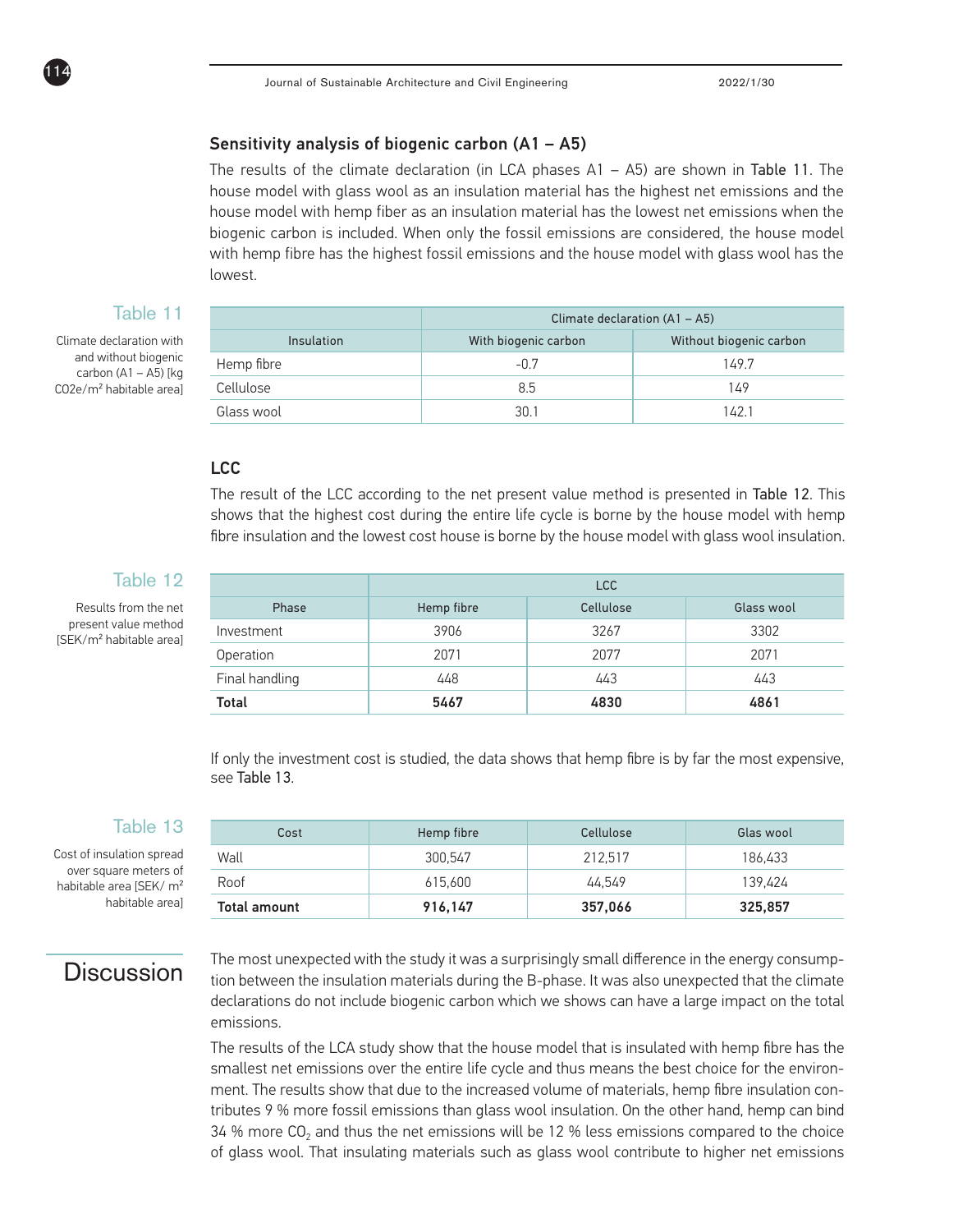than the organic insulating ring materials is confirmed by results from other studies conducted by Zabalza Bribián, Valero & Aranda Usón (2011). This study does not show that cellulose has better environmental performance than hemp, which Dickson & Pavia (2021) study does. The reason is that our study only looks at the carbon flows in LCA, while Dickson & Pavia's study (2021) includes four different parameters for LCA, including acidification. This shows the importance of clarifying what the studies examine, the system boundaries and the scope of the study.

During the product phase  $(A1 - A3)$  there are large differences between the different materials, the hemp house stores more carbon dioxide in the organic building materials than what is emitted to produce all other materials in the building. In terms of the total amount of insulation material in the houses alone, hemp fibre insulation contributes to a net emission of -17.46, cellulose with -12.29 and glass wool with 10.34 kg CO<sub>2</sub>e / m<sup>2</sup> habitable area. Our results shows like Dickson & Pavia (2021) and Zampori, Dotelli & Vernelli (2013) that plant-based material like hemp has lower GWP than rock wool because the material binds more carbon dioxide and need less energy in the product phase of the material. Despite the high heat capacity of hemp fibre and cellulose, the density is not high enough to store heat in the material, which means that stage B does not differ significantly between the materials. The study shows that the combustion of materials in stage C, contributes to large emissions. It would therefore be good to reuse the material as far as possible, to create a long waterfall effect. None of the insulation materials showed negative net emissions over the entire life cycle in the building. This means that no house became a coal sink. Had the materials been recycled in the final stage instead of being burned as Zabalza Bribián, Valero & Aranda Usón (2011) strongly advocated, it could have had an effect on the result for hemp and cellulose houses, see chapter 6.3.1.2 in our study (Eriksson, Hult & Karlsmo 2021).

The results of the economic analysis, see Figure 2, show that the choice of hemp fibre is 20 % more expensive than the traditional glass wool insulation in Sweden, which is also reported in a study by Dickson & Pavia (2021). The cost of insulation per square meter habitable area showed



### that hemp fibre is 2.8 times more expensive than glass wool and 2.6 times more expensive than cellulose insulation, see Table 13. Cost of insulation based on square meters habitable area [SEK  $/m<sup>2</sup>$  habitable area]. Study agrees with Kymäläinen & Sjöberg (2008) study which showed that the bast fibre insulation has double the price compared to conventional insulation. The difference in this study shows that the cost of hemp fibre insulation is almost three times higher. It is in particular the loose wool insulation of hemp that stands out with a 4.4 times higher price than glass wool loose wool. The increase is due to a higher purchase price / volume of materials and the fact that the house with hemp insulation needed thicker walls to achieve the same U-value as the glass

### Fig. 2

Differences between EPD and generic data in different designs of the material glass wool

115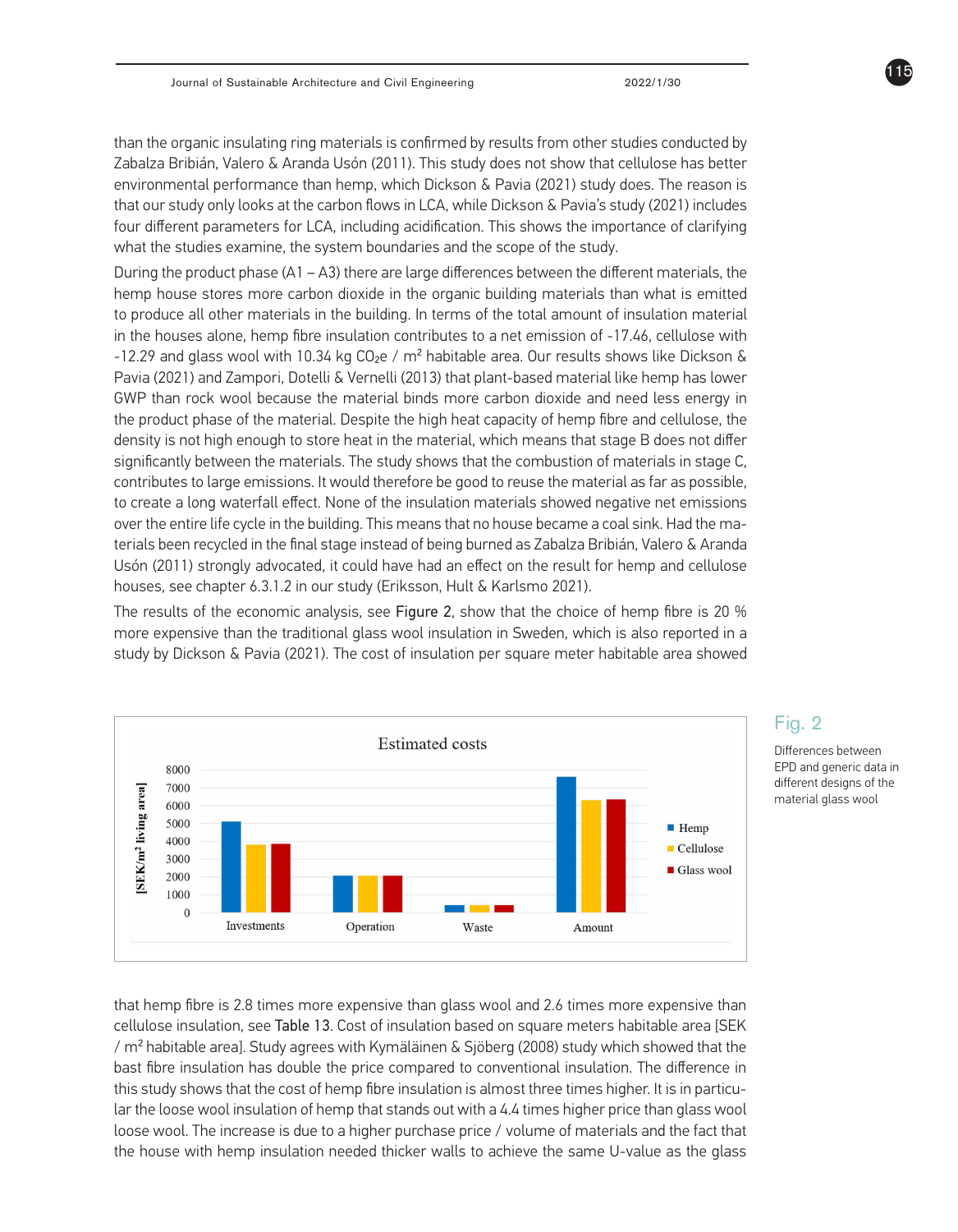# Fig. 3

Climate declaration with (a) the biogenic carbon in the hemp fibre, cellulose and glass wool house in stages A1 A5 and (b) without the biogenic carbon in the hemp fibre, cellulose and glass wool house in stages A1 – A5.

116



and cellulose house types. The cheapest is the cellulose insulation with 35 SEK / habitable area (approx. 1 %) compared to the glass wool, see Figure 2.

The cellulose in this study had a lower price than those shown in a study done by Kymäläinen & Sjöberg (2008). The price difference may be due to the fact that their input data for costs were from 2005 and 2007, respectively, and this study collected data during April 2021.

The result for the climate declaration, see Figure 3, shows the major impact that the inclusion of biogenic carbon has on the result for the climate declaration. This shows that if the National Board of Housing, Building and Planning or SIS does not introduce guidelines that biogenic carbon must be reported (or if the National Board of Housing, Building and Planning does not publish value of biogenic carbon) in the climate declaration, the organic materials can have high fossil emissions. This means that materials such as hemp fibre insulation will not be seen as an advantageous material. As the National Board of Housing, Building and Planning & the Swedish Environmental



Protection Agency (2019) point out that the construction sector has great opportunities to become environmentally friendly by using biomaterials such as carbon sinks, it should be of the utmost importance to report the biogenic carbon. The sensitivity analysis shows that the biogenic carbon entails major changes in the result of the materials' climate impact.

Discussion about the impact of input data on the result (Islam, Jollands & Setunge 2015; Pedersen Weidema & Suhr Wesnæs 1996) justified a study of input data in the form of a sensitivity analysis. The sensitivity analysis for the raw material, see Figure 4, to the insulation material reported that cellulose on recycled paper had the lowest net emissions. When comparing all materials over the

# Fig. 4

Different emissions during the life cycle with hemp fibre, cellulose (unused), cellulose (recycled) and glass wool insulation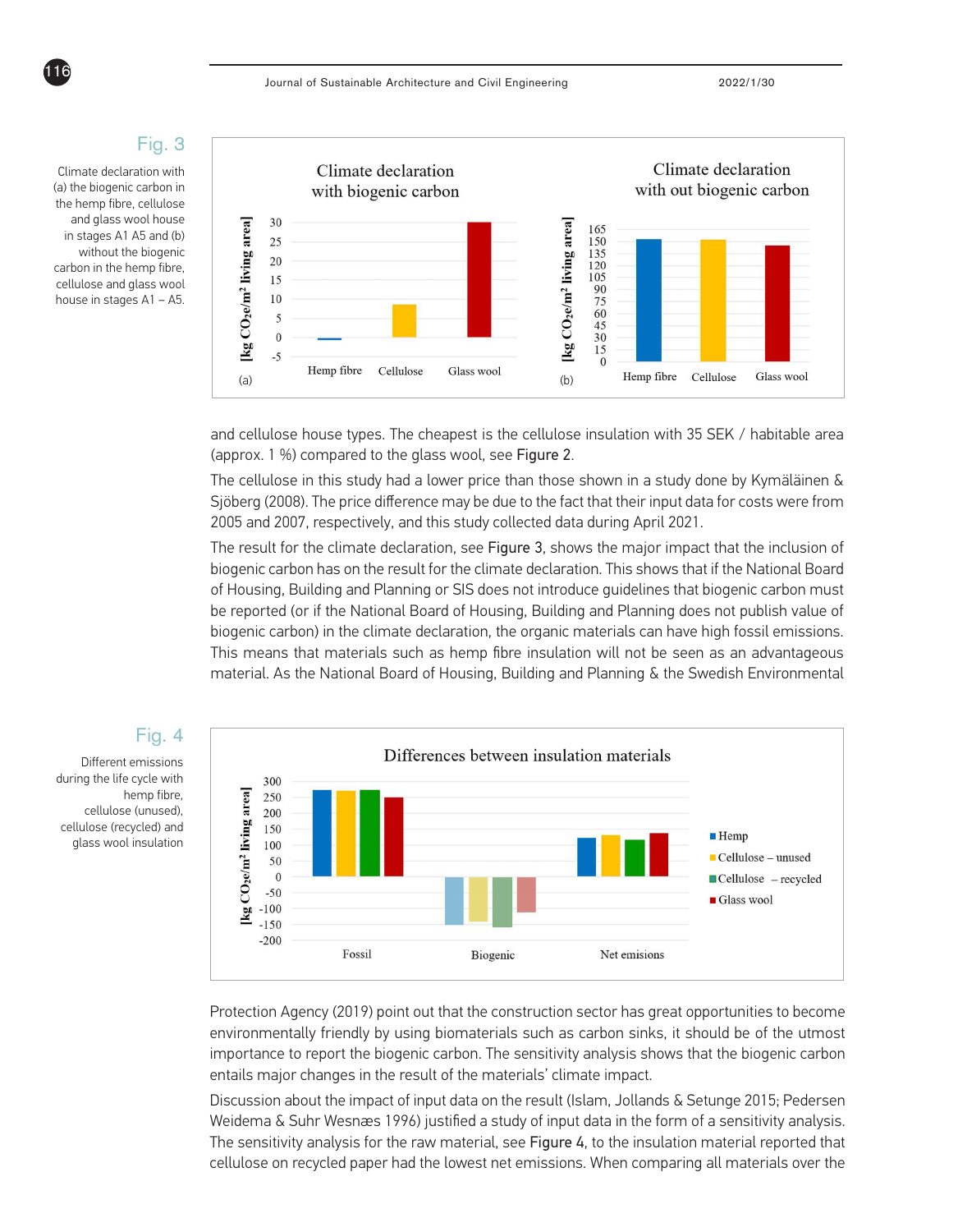

### Fig. 5

Differences between EPD and generic data looking at the glass wool insulation

entire life cycle, it can be concluded that cellulose on recycled paper gives the lowest net emissions and would thus have been the material that would have been preferred with regard to the environmental aspect.

The sensitivity analysis for glass wool, see Figure 5, reported that the difference between input data was 3 % for net emissions during the life cycle. The reason may come from the fact that the generic data is based on an average of several EPDs and has a 25 % surcharge on net emissions. SIS (SS-EN 15978: 2011) and the National Board of Housing, Building and Planning (Boverket 2021c) call for the use of EPDs in the first instance. Although there are difficulties in keeping databases up to date, the climate database should be so, as all data comes from a recently published test version (Islam, Jollands & Setunge 2015; Boverket 2021a). One conclusion of this result is that the data source is important for the result.

The results of the sensitivity analysis show that the choice of heating system, see Figure 6, had the greatest impact during the building's life cycle, both net emissions and operating costs varied greatly between the different heating systems. This is due to the low values of net emissions that Veab (u.å.) generated by their district heating production. The values from the rock heat depend on the electric mix used. The electricity mix can vary between different countries and thus give different outcomes on the result depending on in which country the building is located (Trafikverket 2021; Energi företagen 2020; Dixit et al. 2010). As the operation accounts for about 32 % of the total costs, it can be concluded that the operation has a predominant significance of the building's cost of living and the choice of heat source affect this cost.

The sensitivity analysis that studied fuels for the transports shows that the building's net emissions were affected over its life cycle. Transportation powered by electricity instead of diesel reduced net emissions. Most of the transports are carried out in the final stage of the house (C2, C3), which is estimated at 50 years from today. According to Dixit et al. (2010), transport will over time be developed with more fuel-efficient methods and more efficient energy consumption. This means that the result of the sensitivity analysis provides a better picture of how future technology will affect the net emissions for the building during the life cycle.

As the development of both LCA and LCC is complex and extensive, system boundaries were defined to clarify which different parameters the study takes into account. In order to focus on the most important parameters, certain parts of the LCA and LCC were omitted. For example, only carbon flows are studied, which means that other interesting environmental factors are overlooked. Some influence of the system boundaries' assumption that certain stages are equal and should not be examined may have affected the result. For example, the construction phase is assumed to be the same between the different models, technically they are the same, but the density of the materials and the difference in the Gross floor area may have meant that this aspect was

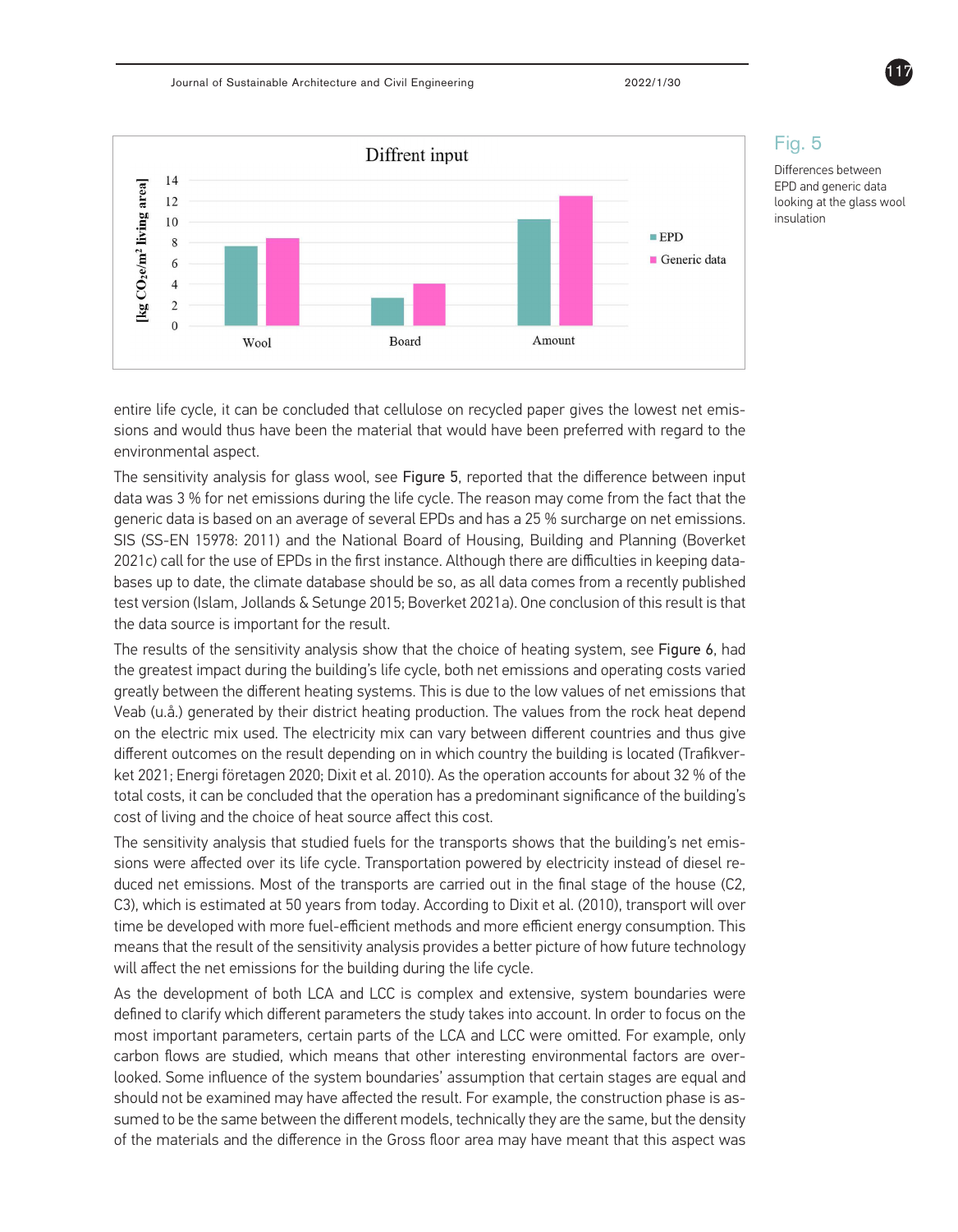important. Through the choice of system boundaries, the result is affected and this can, according to Islam, Jollands & Setunge (2015) and Senga Kiessé et al. (2017) make the result difficult to assess. When the number of elections is reduced, according to Senga Kiessé et al. (2017) that the result becomes more subjective but that it also creates uncertainty as this neglects the sensitive interaction. If the study had been ongoing for a longer period, more parameters could have been included in the study. The time aspect affects the choice of system boundaries. The results of the study can be complicated to compare with other studies as the system boundaries can differ considerably.

Strengths of the study is the sensitivity analyses that shows what happens when the numbers are changed. However, more insulation materials and house models could be considered, in further sensitivity analyses. Notwithstanding, the study is sufficient enough to draw conclusions, to fill gaps in knowledge and hopefully inspires more scientific studies in this field.

# Conclusions

118

If the climate goals are to be achieved, the construction sector must make changes, but it is important to make the right changes. This study shows that the greatest impact on net emissions during the building's life cycle comes from the choice of heating system. The difference between switching from district heating to geothermal heating resulted in an increase in net emissions by 63 %. Although the choice of heat source affects net emissions the most, the study shows that the choice of insulation material has effects in GHG emissions. In the house model, the choice of hemp fibre insulation results in a net emission reduction of 12 % compared with glass wool insulation. Cellulose resulted in a 5 % reduction in net emissions compared to glass wool insulation. Hemp insulation contributes to climate impact with a net emission of 124, cellulose 132 and glass wool 139 CO<sub>2</sub>e per m<sup>2</sup> habitable area. The choice of insulation material affects the cost of building the model house. When choosing hemp fibre insulation instead of glass wool, the price increases by 20 %. If cellulose is used instead, the price will be similar (the reduction is 0.01 %). Choosing hemp fibre insulation gives a cost of 5467 SEK per m<sup>2</sup> habitable area, cellulose 4830 and glass wool 4861 SEK per m<sup>2</sup> habitable area.

As biogenic carbon has shown a major impact on the results of this study, and in particular on climate declarations, the concept of biogenic carbon and its entity should be developed and clarified by institutes for standards to create transparency and to take the time aspect of biomaterial renewal time into account biogenic carbon. The system boundaries are central to LCA and LCC studies as these define the scope of the study and thus shape the result. It should be emphasized that the results of this study must always be interpreted within the context of the study.

#### Declaration of competing interest

This research was supported by Linnaeus University Växjö, Sweden. The authors declare that there is no financial interests for the study and they have no personal relationships that can affect the result.

#### Acknowledgments

The authors acknowledge Ylva Eriksson who has participated in the bachelor thesis that forms the basis of the article and prof. Ambrose Dodoo for reading the manuscript, leaving critical comments and analytical support.

Bouloc P., Allegret, S. & Arnaud L. (red.) (2013). HEMP: Industrial Production and Uses. Oxfordshire, Boston: Cabi International, ss. 3-25, 238-313.https://doi. org/10.1079/9781845937935.0000

BFS 2011:6. Boverkets byggregler - Allmänna föreskrifter och råd [The national board of housing, Building and Planning's building regulations - General regula-

References Rouloc P Allegret S & Arnaud L (red.) (2013) HEMP. tions and advice] (consolidated version). Karlskrona: Boverket.

> Boverket (2021a). Klimatdeklaration av byggnader [Climate declaration of buildings]. https://www.boverket. se/sv/byggande/hallbart-byggande-och-forvaltning/ klimatdeklaration/ [2021-04-06]

> Boverket (2021b). Utsläpp av växthusgaser från bygg-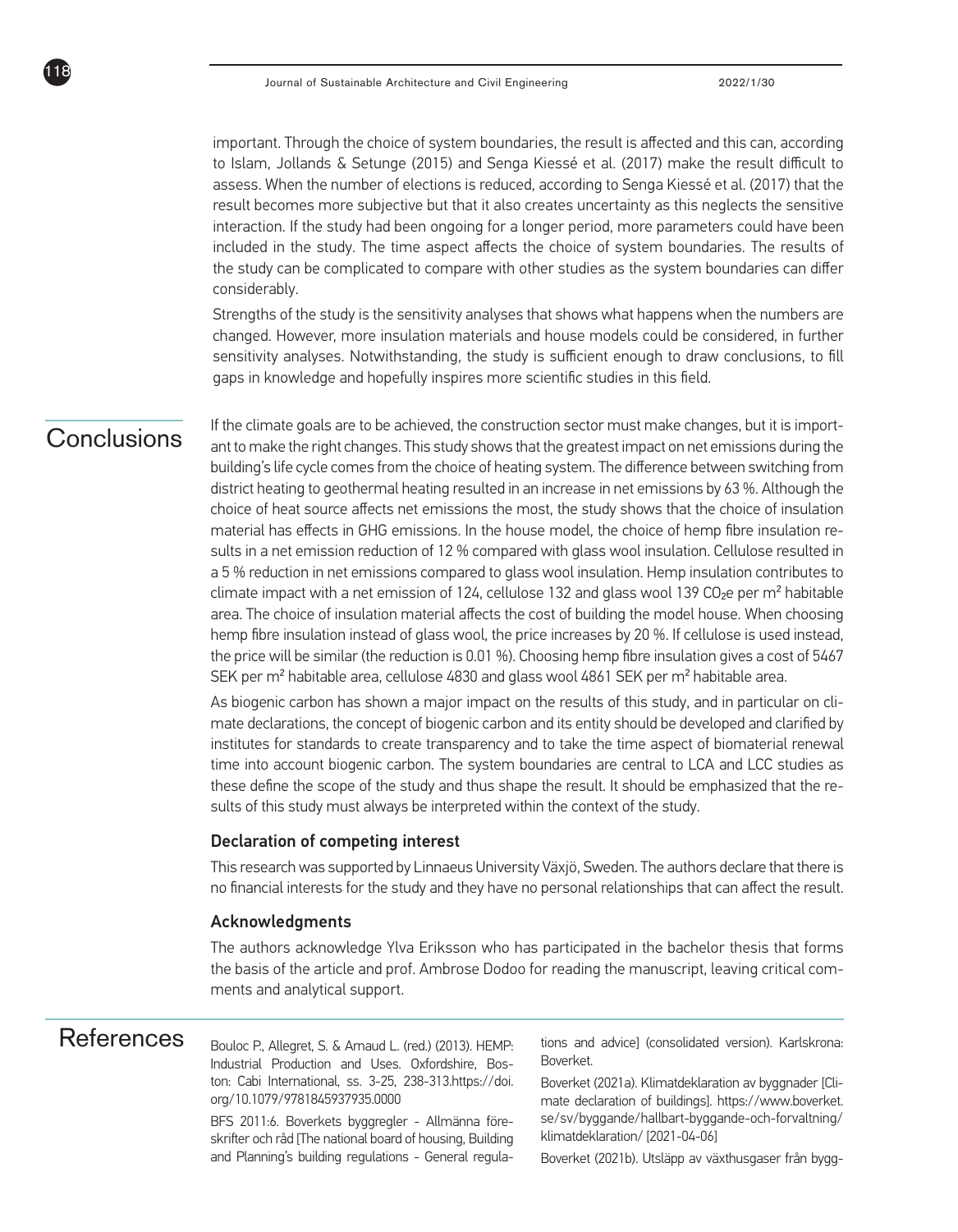och fastighetssektorn [Emissions of greenhouse gases from the construction and real estate sector]. https:// www.boverket.se/sv/byggande/hallbart-byggan de-och-forvaltning/miljoindikatorer---aktuell-status/ vaxthusgaser/ [2021-03-25]

Boverket (2021c). Om Boverkets klimatdatabas [About the National Board of Housing, Building and Planning's climate database]. https://www.boverket.se/sv/byggande/hall bart-byggande-ochforvaltning/klimatdeklaration/klimat databas/om-klimatdatabasen/ [2021-05-07]

Boverket (u.å.). Vilken innetemperatur ska använ das vid energiberäkning? [Which indoor temperature should be used for energy calculation?]. https://www. boverket.se/sv/om-boverket/publicerat-av-boverket/ fragor--svar/bbr-boverkets-byggregler/avsnitt-9-en ergihushallning/berakning/vilken-inomhustempera tur-ska-anvandas-vid-energiberakning/ [2021-04-20] Consultec ByggProgram AB (u.å.). LexCon BYGG: Ett kalkylprogram specialutvecklat

för konstruktionsval och kostnadsoptimering [LexCon BYGG: A spreadsheet program specially developed for design selection and cost optimization]. https:// www.elecosoft.se/refDok/produkter/12/Lexinfo02.pdf [2021-04-19]

Dickson, T. & Pavía, S. (2021). Energy performance, envi ronmental impact and cost of a range of insulation ma terials. Renewable & sustainable energy reviews, 140, p.110752. https://doi.org/10.1016/j.rser.2021.110752

Dixit, M., Fernández-Solís, J., Lavy, S. & Culp, C. (2010). Identification of parameters for embodied energy mea surement: A literature review. Energy and buildings, 42(8), pp.1238-1247. https://doi.org/10.1016/j.en build.2010.02.016

Dodoo, A., Yao Ayikoe Tettey, U. & Gustavsson, L. (2017). On input parameters, methods and assumptions for energy balance and retrofit analyses for residential buildings. Energy and buildings, 137, pp.76-89. https:// doi.org/10.1016/j.enbuild.2016.12.033

Embelmsvåg, J. (2003). Life - Cycle Costing - Using Ac tivity-Based Costing and Monte Carlo Methods to Man age Future Costs and Risks. New Jersey: John Wiley & son's.

Energiföretagen (2020). Energi i världen [Energy in the world]. Stockholm: Energiföretagen Sverige. https:// www.energiforetagen.se/statistik/energi-i-varlden/ [2021-05-10]

Eriksson, Y., Hult, M. & Karlsmo, S. (2021). Life cycle analysis and life cycle cost of building

insulated with hemp fibre compared to alternative insu lation. Bachelor's degree, the department of construc tion technology. Växjö: Linnaeus University.https:// www.diva-portal.org/smash/get/diva2:1592444/ FULLTEXT02

European Industrial Hemp Association (u.å.). Hemp, a

real Green Deal. https://eiha.org/hemp-a-real-greendeal/ [2021-03-23]

European Commission (u.å.a). 2030 climate and energy framework. Bryssel: European commission. https:// ec.europa.eu/clima/policies/strategies/2030\_en [2021-03-23]

Europeiska rådet (2021). En europeisk klimatlag: rådet och parlamentet når preliminär överenskommelse. [A European climate law: the Council and Parliament reach a preliminary agreement] Brussels: European Commission. https://www.consilium.europa.eu/sv/ press/press-releases/2021/05/05/european-cli mate-law-council-and-parliament-reach-provisio nal-agreement/ [2021- 05-17]

Islam, H., Jollands, M. & Setunge, S. (2015). Life cycle assessment and life cycle cost implication of residential buildings - A review. Renewable & sustainable ener gy reviews, 42, pp.129-140. https://doi.org/10.1016/j. rser.2014.10.006

Kallakas, H., Närep, M., Närep, A., Poltimäe, T. & Kers,J. (2018). Mechanical and physical properties of indus trial hemp-based insulation materials. Proceedings of the Estonian Academy of Sciences, 67(2), pp.183-192. https://doi.org/10.3176/proc.2018.2.10

Kosiński, P., Brzyski, P., Szewczyk, A. & Motacki W. (2018). Thermal Properties of Raw Hemp Fibre as a Loose-Fill Insulation Material. Journal of Natural Fibres, 15:5, 717- 730, https://doi.org/10.1080/15440478.2017.1361371

Kunglig Majestäts kansli (1972). Kungl. Maj:ts proposi tion med förslag till vissa åtgärder mot narkotikamiss bruket, m.m. 1972:67 [royal majesty: bill with propos als for certain measures against drug abuse 1972:67]. Stockholm: Kunglig Majestäts kansli

Kymäläinen, H. & Sjöberg, A. (2008). Flax and hemp fibres as raw materials for thermal insulations. Build ing and environment, 43(7), pp.1261-1269.https://doi. org/10.1016/j.buildenv.2007.03.006

Lopez Hurtado, P., Rouilly, A., Vandenbossche, V. & Ray naud, C. (2016). A review on the properties of cellulose fibre insulation. Building and environment, 96, pp.170- 177. https://doi.org/10.1016/j.buildenv.2015.09.031

Miljödepartementet (2020). En samlad politik för klimatet: En sammanfattning av regeringens klimatpolitiska han dlingsplan [An overall climate policy: A summary of the Government's climate policy action plan] Stockholm: Mil jödepartementet. https://www.regeringen.se/49c770/ contentassets/b0f74b9a2a024cfcb1ea42966963abfb/ en-samlad-politik-for-klimatet---en-sammanfat tning-av-regeringens-klimatpolitiska-handlingsplan.pdf Pedersen Weidema, B. & Suhr Wesnæs, M. (1996). Data quality management for life cycle inventories-an exam ple of using data quality indicators. Journal of Cleaner Production, 4(3-4) ss. 167-174.https://doi.org/10.1016/ S0959-6526(96)00043-1